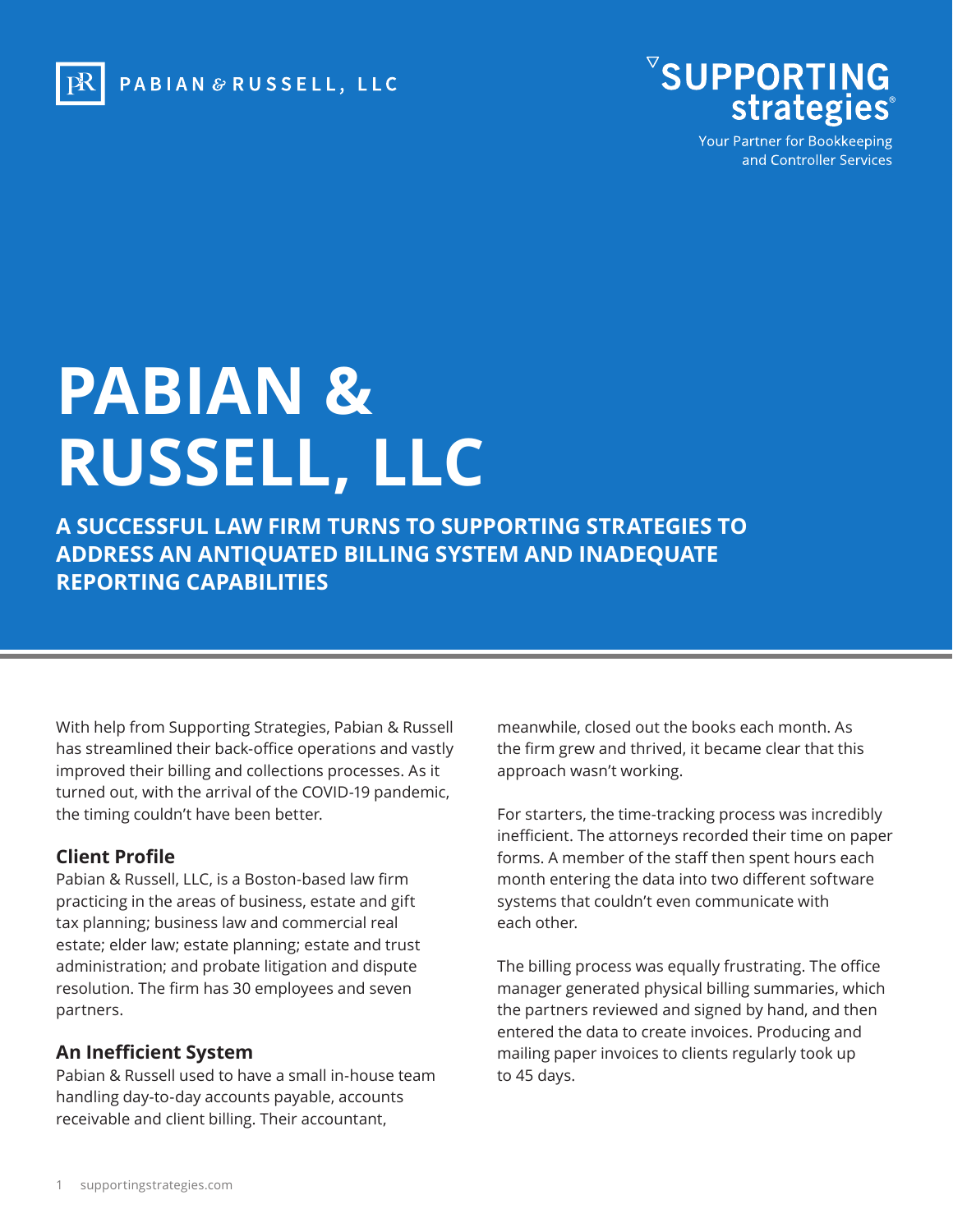## **PABIAN & RUSSELL, LLC**

**A SUCCESSFUL LAW FIRM TURNS TO SUPPORTING STRATEGIES TO ADDRESS AN ANTIQUATED BILLING SYSTEM AND INADEQUATE REPORTING CAPABILITIES**

**We were in the middle of making a lot of plans, but the lack of data was holding us back. Eventually we realized it made sense to hire someone and not try to do this in house.**

*Margaret Burke, CEO, Pabian & Russell, LLC*

Most troublingly, says CEO Margaret Burke, reporting was a huge problem — it was impossible to run reports that gave the firm the insights they needed to make strategic decisions.

"Let's say I wanted to determine the profitability of one of our practice areas. That involves salaries, employee benefits, what we're charging clients. I couldn't get that information," Burke explains. "We were in the middle of making a lot of plans, but the lack of data was holding us back. Eventually we realized it made sense to hire someone and not try to do this in house."

## **In the Nick of Time**

Burke's search for an outsourced bookkeeping partner led her to Supporting Strategies. A meeting with Founder and CEO Leslie Jorgensen left her confident that Supporting Strategies could solve Pabian & Russell's back-office challenges. The fact that Burke knew of three other businesses already working with Supporting Strategies sealed the deal.

Early in the relationship, Burke asked Supporting Strategies to develop a set of reports. While attempting to fulfill her request, Supporting Strategies concluded that new legal practice management software would be needed. They subsequently recommended a solution that would address Burke's reporting needs.

In February 2020, Supporting Strategies completed the migration to the new system. In March, the COVID-19 pandemic hit, forcing all of Pabian & Russell's employees to work from home. But since the firm could now handle time-tracking and invoicing electronically, they didn't miss a beat. In fact, collections increased dramatically from March to April and May.

"It has definitely increased revenue. We're able to bill much more quickly — typically by the eighth day of the month rather than the 15th of the following month," Burke says. "If we hadn't implemented the new system when we did, I don't know where we'd be right now. After COVID, there's no way we could have gotten that information from everyone in a timely way."

**If we hadn't implemented the new system when we did, I don't know where we'd be right now. After COVID, there's no way we could have gotten that information from everyone in a timely way.**

*Margaret Burke, CEO, Pabian & Russell, LLC*

## **Enhanced Reporting a Major Plus**

The new system has also enabled much more robust reporting, as Supporting Strategies had promised. Burke now receives weekly reports with accurate information in a dashboard format. "The reports are easy to understand and to share with others," she says. "And if I have any questions or requests, Supporting Strategies takes care of it right away."